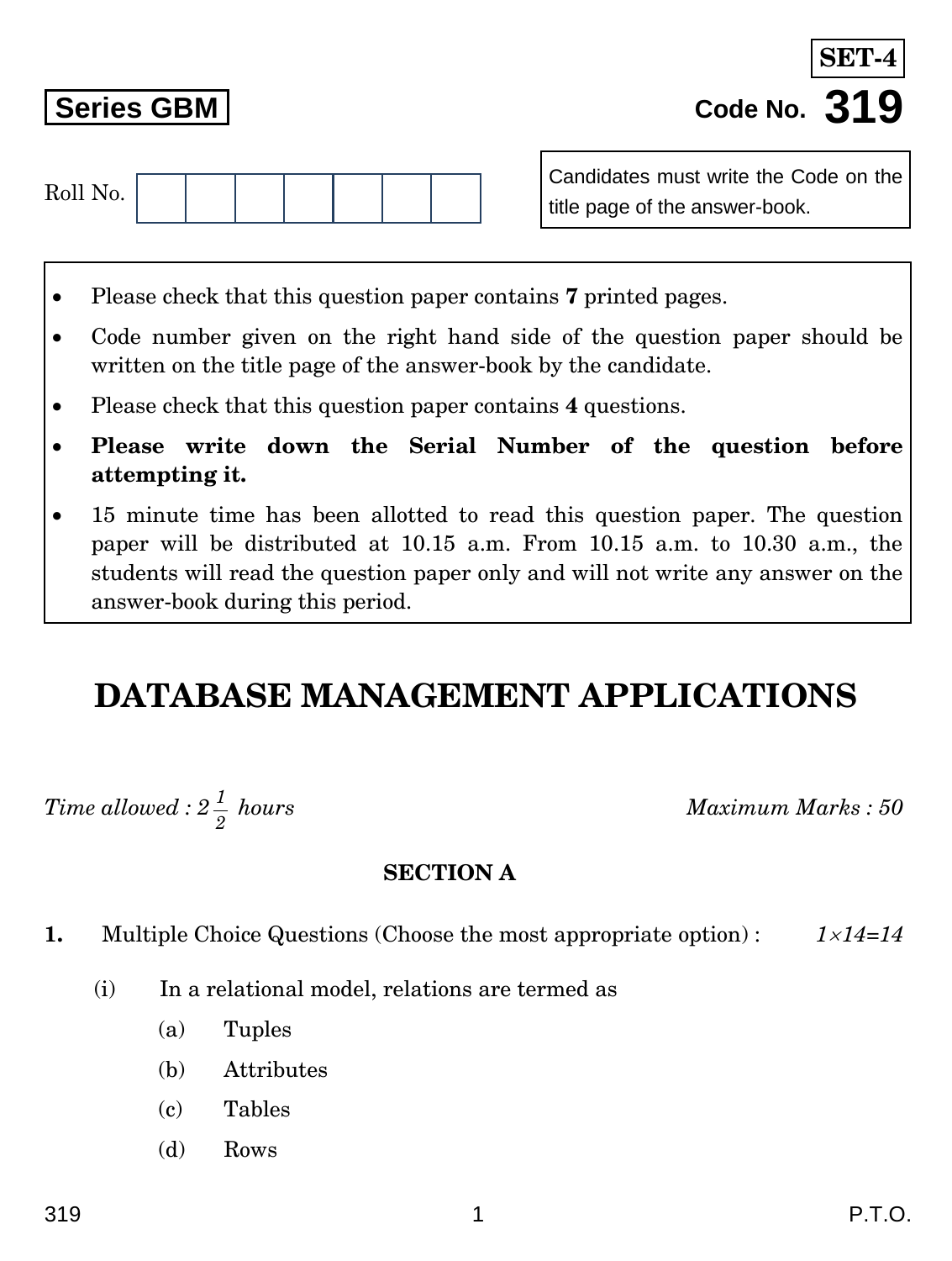(ii) Count function in SQL returns the number of

- (a) Values
- (b) Distinct values
- (c) Groups
- (d) Columns
- (iii) The statement in SQL which allows to change the definition of a table is
	- (a) Alter
	- (b) Update
	- (c) Create
	- (d) Select
- (iv) While there are obvious e-business advantages and opportunities, there are also risks and barriers. These include
	- (a) Contravention of customer privacy
	- (b) Spikes causing websites to fail at peak times
	- (c) Internet hackers penetrating company security
	- (d) All of the above
- (v) The telephone banking service includes
	- 1. Automatic balance voice out
	- 2. Inquiry all term deposit account
	- 3. Direct cash withdraw
	- 4. Utility bill payments
	- 5. Voice out last five transactions
	- (a) 1, 2, 3 and 5 only
	- (b) 1, 2, 4 and 5 only
	- (c) 2, 3, 4 and 5 only
	- (d) All 1, 2, 3, 4 and 5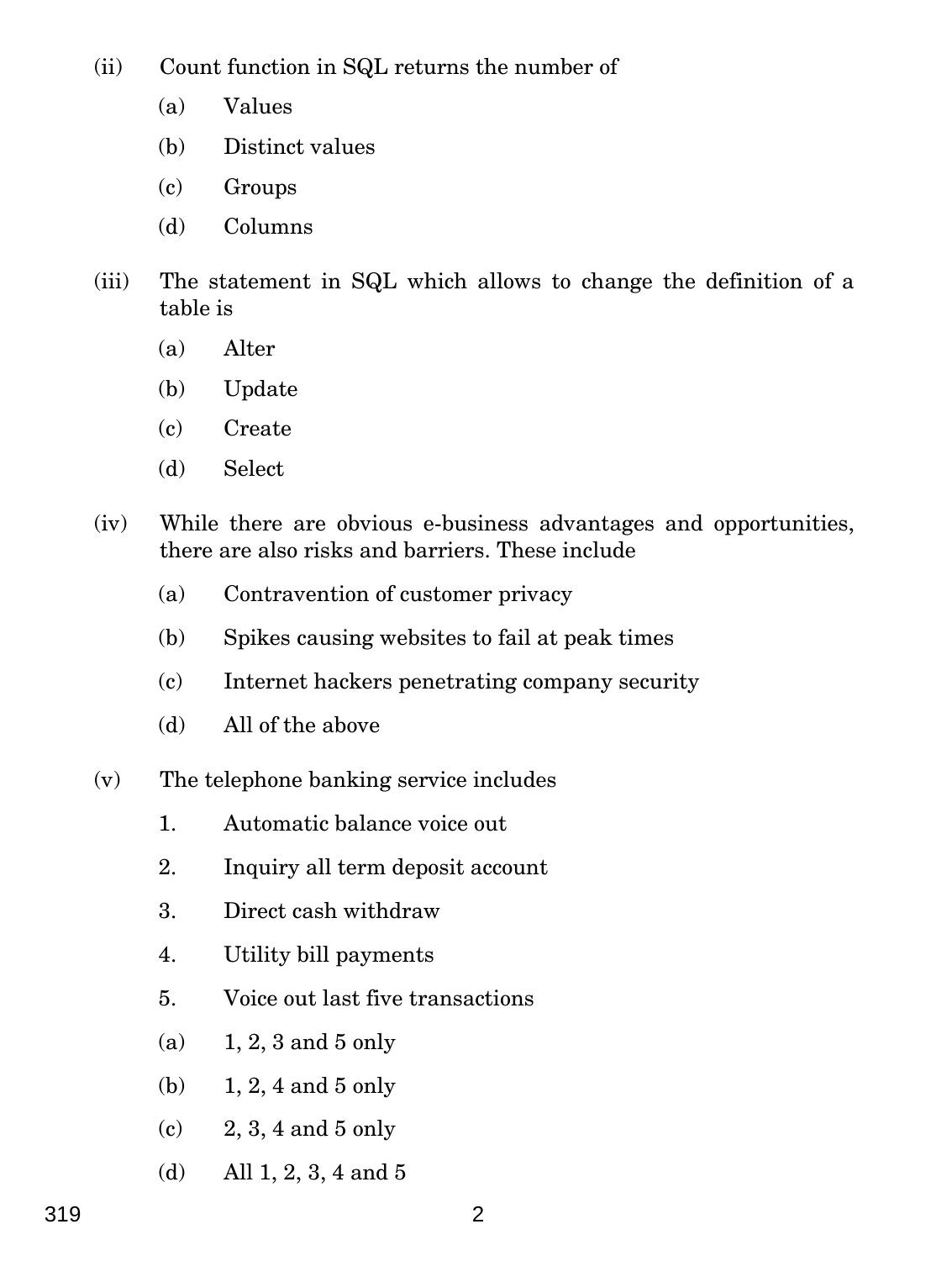- (vi) Which of the following is the largest community in the classification of e-commerce ?
	- (a) Business to Business (B to B)
	- (b) Business to Consumer (B to C)
	- (c) Business to Government (B to G)
	- (d) Government to Government (G to G)
- (vii) Java programs are
	- (a) Faster than others
	- (b) Platform independent
	- (c) Not reusable
	- (d) Not scalable
- (viii) Java has its origin in
	- (a) C programming language
	- (b) PEARL
	- (c) COBOL
	- (d) Oak programming language
- (ix) Which one of the following statements is true for Java ?
	- (a) Java is object oriented and interpreted.
	- (b) Java is efficient and faster than C.
	- (c) Java is the choice of everyone.
	- (d) Java is not robust.
- (x) Break statement is used to
	- 1. Get out of a method
	- 2. End a program
	- 3. Get out of a loop
	- 4. Get out of the system
	- $(a)$  1 and 2 only
	- (b) 1, 2 and 3 only
	- (c) 1 and 3 only
	- (d) 3 only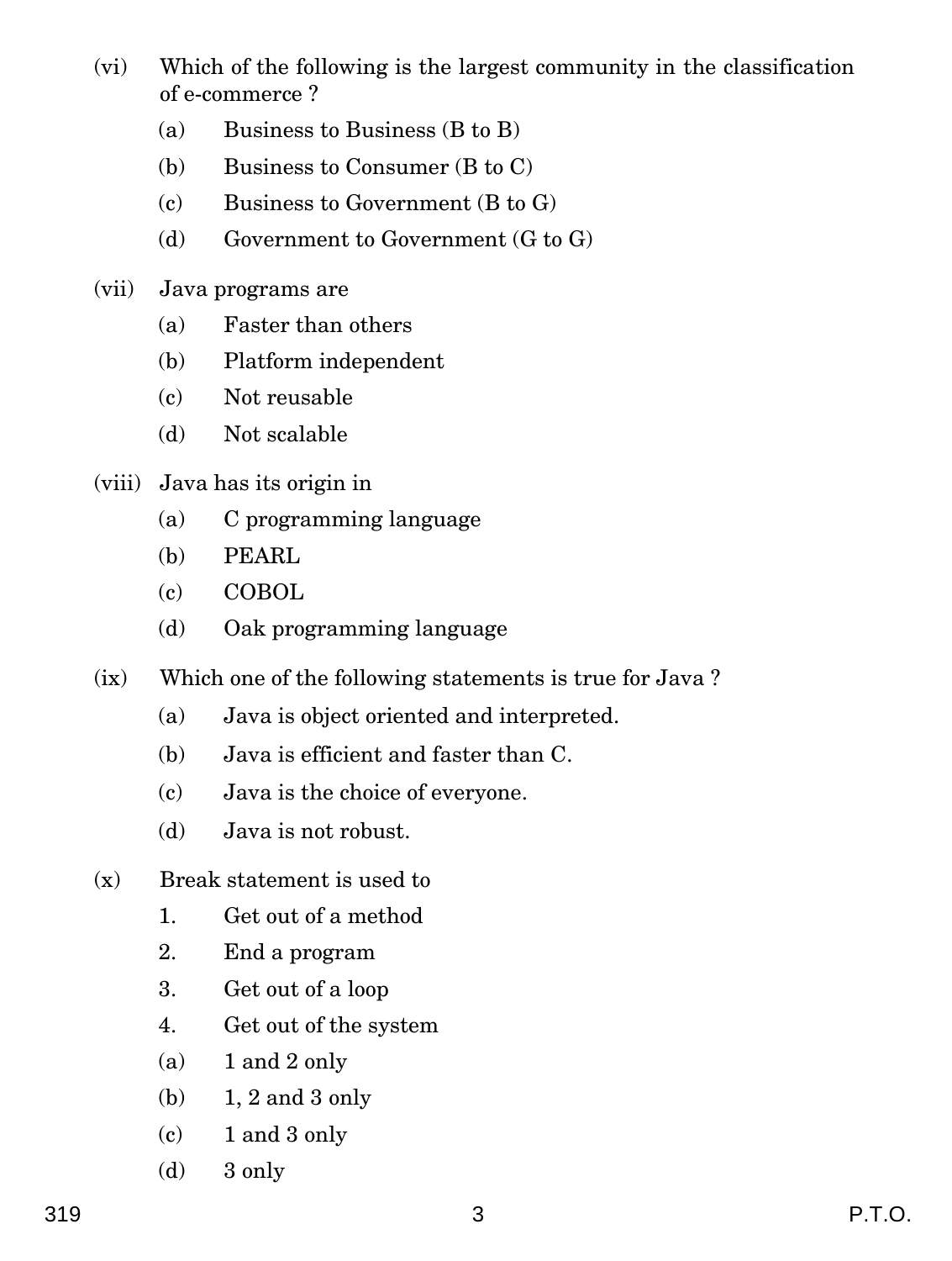- (xi) OOP features are
	- 1. Increasing productivity
	- 2. Reusability
	- 3. Decreasing maintenance cost
	- 4. High vulnerability
	- (a)  $1, 2$  and 4 only
	- (b) 1, 2 and 3 only
	- $(c)$  2, 3 and 4 only
	- (d) None of the above
- (xii) The relational model is based on the concept that data is organized and stored in two-dimensional tables called
	- (a) Fields
	- (b) Records
	- (c) Relations
	- (d) Keys
- (xiii) Which of the syntax is correct for insert statement ?
	- 1. insert into <table name> values <list of values>
	- 2. insert into  $\langle$  table name> (column list) values  $\langle$  list of values>
	- $(a)$  1 only
	- $(b)$  2 only
	- (c) Both of them
	- (d) None of them
- (xiv) Which of the following is *not* a comparison operator ?
	- $(a) \leq$
	- $(b) <$
	- $(c)$  =<
	- $(d)$  >=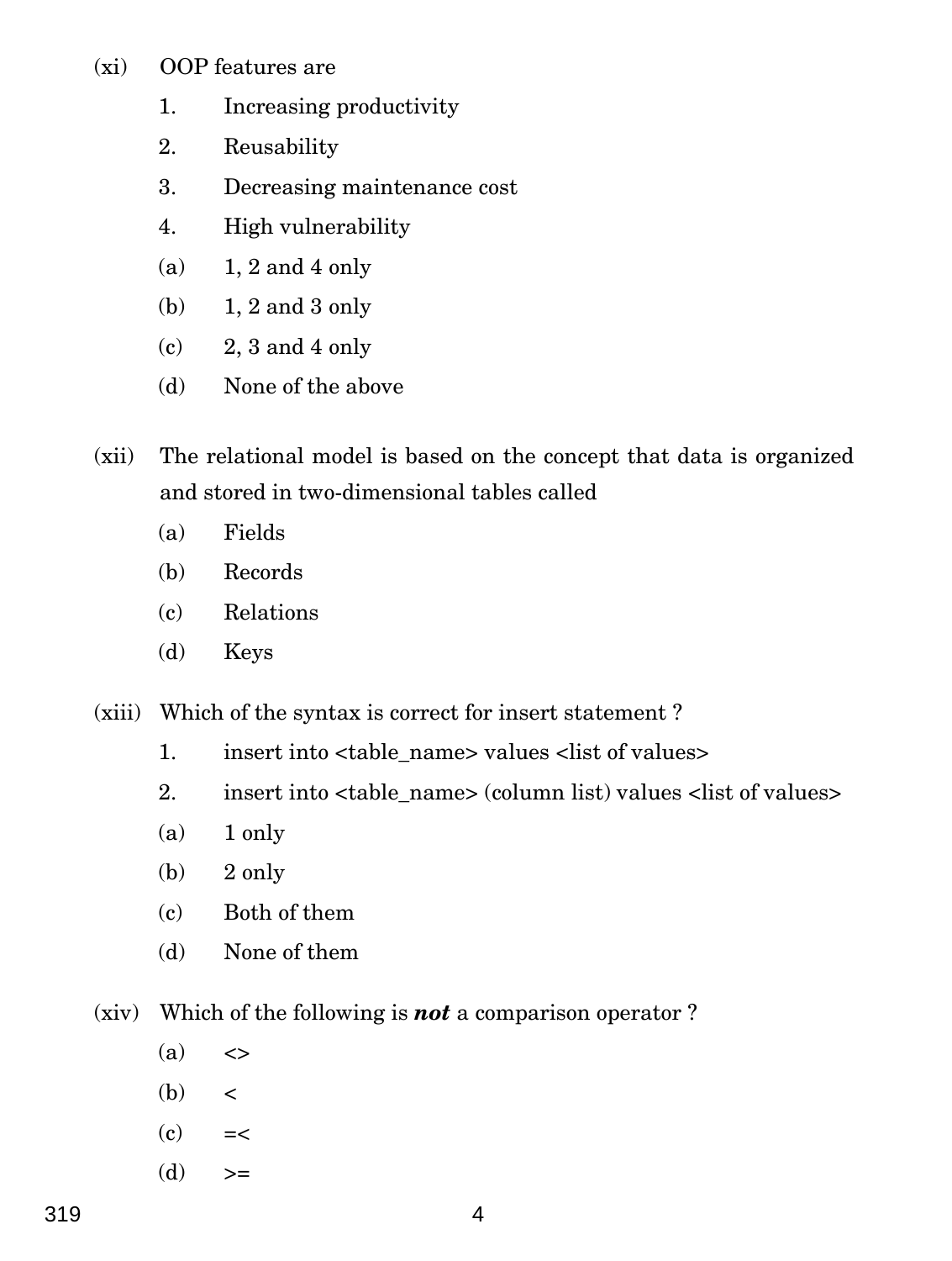#### **SECTION B**

- **2.** Very Short Answer Questions (Attempt any *seven* questions) : *27=14*
	- (i) What do you understand by Database Normalization ?
	- (ii) What is the difference between DELETE and TRUNCATE commands ?
	- (iii) What are the advantages of DBMS ?
	- (iv) What is meant by e-Governance ?
	- (v) 'Bachpan Toys' is a small company manufacturing toys. They have decided that it would be beneficial to the company to create a website which would allow customers to order toys on-line. State how 'Bachpan Toys' would benefit from the website.
	- (vi) Name any two e-reservation sites.
	- (vii) What do you mean by a constructor ?
	- (viii) Why is string class considered immutable ?
	- (ix) What are the desirable attributes of an employee to work ?

### **SECTION C**

- **3.** Short Answer Questions (Attempt any *four* questions) : *34=12*
	- (i) Consider the following table Teacher and answer the questions that follow :

| <b>TeacherId</b> | Department         | <b>Periods</b> |
|------------------|--------------------|----------------|
| T <sub>101</sub> | <b>SCIENCE</b>     | 32             |
| T <sub>102</sub> | NULL               | 30             |
| T <sub>103</sub> | <b>MATHEMATICS</b> | 34             |

### **Table : Teacher**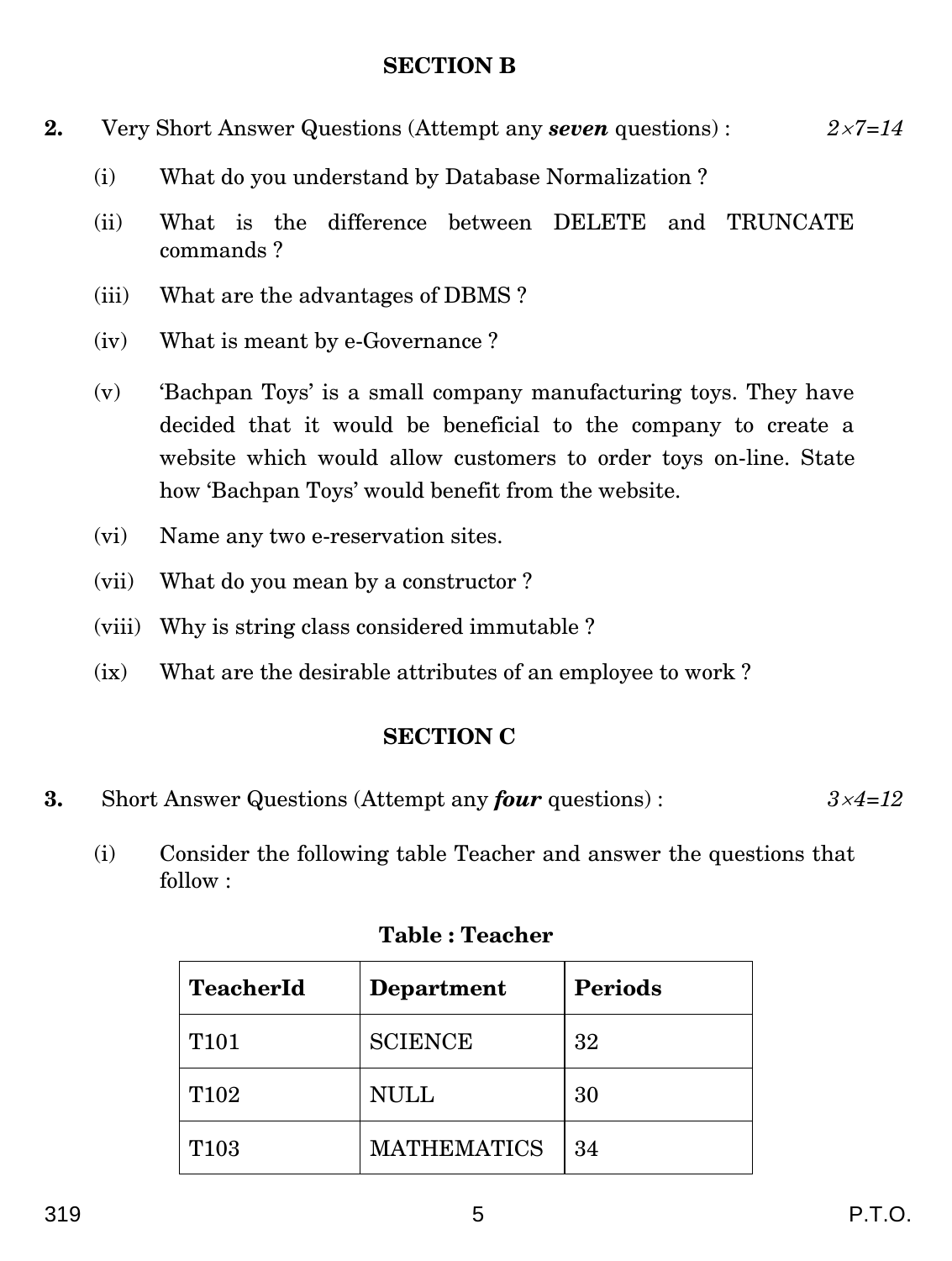What will be the output of the following queries on the basis of the above table ?

- (a) Select count(Department) from Teacher;
- (b) Select count(\*) from Teacher;
- (c) Write query to display TeacherId;
- (ii) Consider the following table Emp and answer the questions that follow :

| ID             | <b>NAME</b> | AGE | <b>ADDRESS</b>                 | <b>SALARY PHONE</b> |             |
|----------------|-------------|-----|--------------------------------|---------------------|-------------|
| $\mathbf{1}$   | Siddharth   | 25  | A-4, Ashok Vihar,<br>Delhi     | 62000               | 98110766656 |
| $\overline{2}$ | Chavi       | 23  | B-21, Model Town,<br>Mumbai    | 71000               | 99113423989 |
| 3              | Karan       | 26  | KC-24, North<br>Avenue, Bhopal | 65000               | 98105393578 |
| $\overline{4}$ | Raunaq      | 22  | A-152, Gomti Nagar,<br>Lucknow | 89000               | 99101393576 |
| 5              | Kunal       | 27  | B-5/45, Uday Park,<br>Delhi    | 80000               | 97653455654 |

**Table : Emp**

Write the commands in SQL :

- (a) To display the list of all employees below 25 years old.
- (b) To list the names and respective salaries in descending order of salary.
- (c) To count the number of employees with names starting with 'K'.
- (iii) What are the possible reactions of employees when they are asked to change or adapt to incorporate new technology in a system of working ?
- (iv) What things should be kept in mind while creating your own exceptions in Java ?